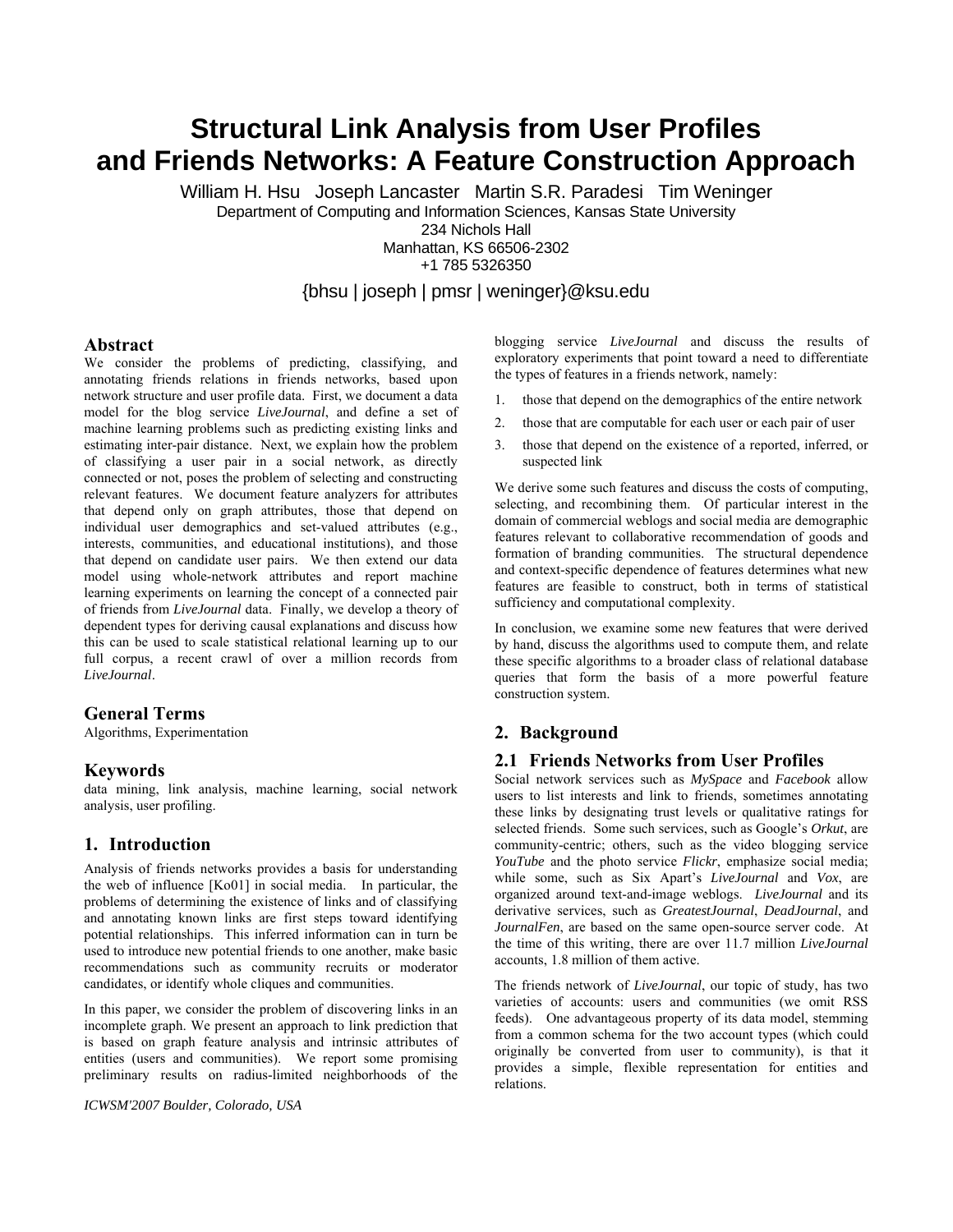| <b>Start</b> | End       | <b>Link Denotes</b>                          |
|--------------|-----------|----------------------------------------------|
| <b>User</b>  | User      | Trust or friendship                          |
| User         | Community | Readership<br>or<br>subscribership           |
| Community    | User      | Membership,<br>posting<br>access, maintainer |
| Community    | Community | Obsolete                                     |

**Table 1.** *Types of links in the blog service LiveJournal.*

Table 1 shows the types of links in *LiveJournal* and their constituent attributes. Friendship is an asymmetric relation between two accounts, each represented by a vertex in a directed graph. The type of the start and endpoint defines the relationship set attributes of the link. For example, a user u who adds another user v to his or her **friends list** can specify the membership in any of up to 30 groups. These serve the dual purpose of blog aggregation (posts from each group's members are filtered into its aggregator page, which u can read or make public) and groupsbased security (each group denotes a read/comment access control list). Access control lists for communities are associated with memberships (community-to-user links), while content is controlled by posters or subscribers. A user can "**watch**" a community in order to add all accessible posts to a main aggregator page or to custom groups. The set of accessible posts consists of either public posts only, or public and restricted (members-only) posts. The access control list is defined by the membership relation and individual posters' selections (whether to allow comments and whether to display them by default from no readers, all readers, non-anonymous readers, or community members). Acquisition of privileges is a community property, of which only membership may be acquired solely by user action ("**joining**" a community), if the moderator has specified open membership.

Home: Manage Accounts: Community Management: Community Membership

# **Community Members**

[<< Manage communities]

```
Community name: : bayesnets [Settings]
```




| User                  | Member   | <b>Posting Access</b> | Maintainer |
|-----------------------|----------|-----------------------|------------|
| Q0ccams_r4z0r         |          |                       |            |
| Ladieyal              | M        | ◛                     |            |
| Lagnosticessence      | ≂        | ⊽                     |            |
| <b>Lahlmann_net</b>   |          | M                     |            |
| $\Box$ ainvofaccional | <b>R</b> | ы                     |            |

#### **Figure 1.** *LiveJournal access control list maintenance (community moderator interface).*

Thus, a reciprocal link between a user and a community means that the user both subscribes to the community and is an approved member. Links from user u to v are listed in the "Friends" list of u and in an optionally displayed "Friends Of" list of v. This list can be partitioned into reciprocal and non-reciprocal sublists for a user u:

**Mutual Friends**: {  $v | (v, u) \in E \wedge (u, v) \in E$  }

**Also Friend Of:**  $\{ v | (v, u) \in E \land (u, v) \notin E \}$ 

The community analogue of the "Friends Of" list is the "Watched By" (subscriber) list, whose members have the community name listed in the "Friends: Communities" sections of their individual user profile pages. The community analogue of the "Friends" list is the "Members" list.

The friends network for *LiveJournal* consists of a very large central connected component and many small islands, most of which are singleton users. There are a few source vertices, corresponding to accounts that link to others but have no reciprocated friendships; these are usually RSS or blog aggregator accounts owned by individuals. Additionally, there are sink vertices corresponding to accounts watched by others, but which have named no friends. Some of these are channels for Some of these are channels for announcement or dissemination of creative work.

#### **2.2 Link Identification**

In previous work [HKP+06], we introduced a link prediction problem for *LiveJournal*: given a graph in which the existence of a candidate link is hidden (elided if it exists), classify it as present or absent given all other attributes of the graph and of the endpoints. Our initial approach to link identification consisted of dividing friends network features into graph features and interestbased features.

Graph features could be computed simply by scanning the graph, in the case of pair-distance metrics, performing all-pairs shortest path (APSP) search:

- 1. Indegree of *u*: popularity of the user
- 2. Indegree of *v*: popularity of the candidate
- 3. Outdegree of *u*: number of other friends besides the candidate; saturation of friends list
- 4. Outdegree of *v*: number of existing friends of the candidate besides the user; correlates loosely with likelihood of a reciprocal link
- 5. Number of mutual friends w such that  $u \to w \land w \to v$
- 6. "Forward deleted distance": minimum alternative distance from *u* to *v* in the graph without the edge  $(u, v)$
- 7. Backward distance from *v* to *u* in the graph

These were supplemented by interest-based features:

- 8. Number of mutual interests between *u* and *v*
- 9. Number of interests listed by *u*
- 10. Number of interests listed by *v*
- 11. Ratio of the number of mutual interests to the number listed by *u*
- 12. Ratio of the number of mutual interests to the number listed by *v*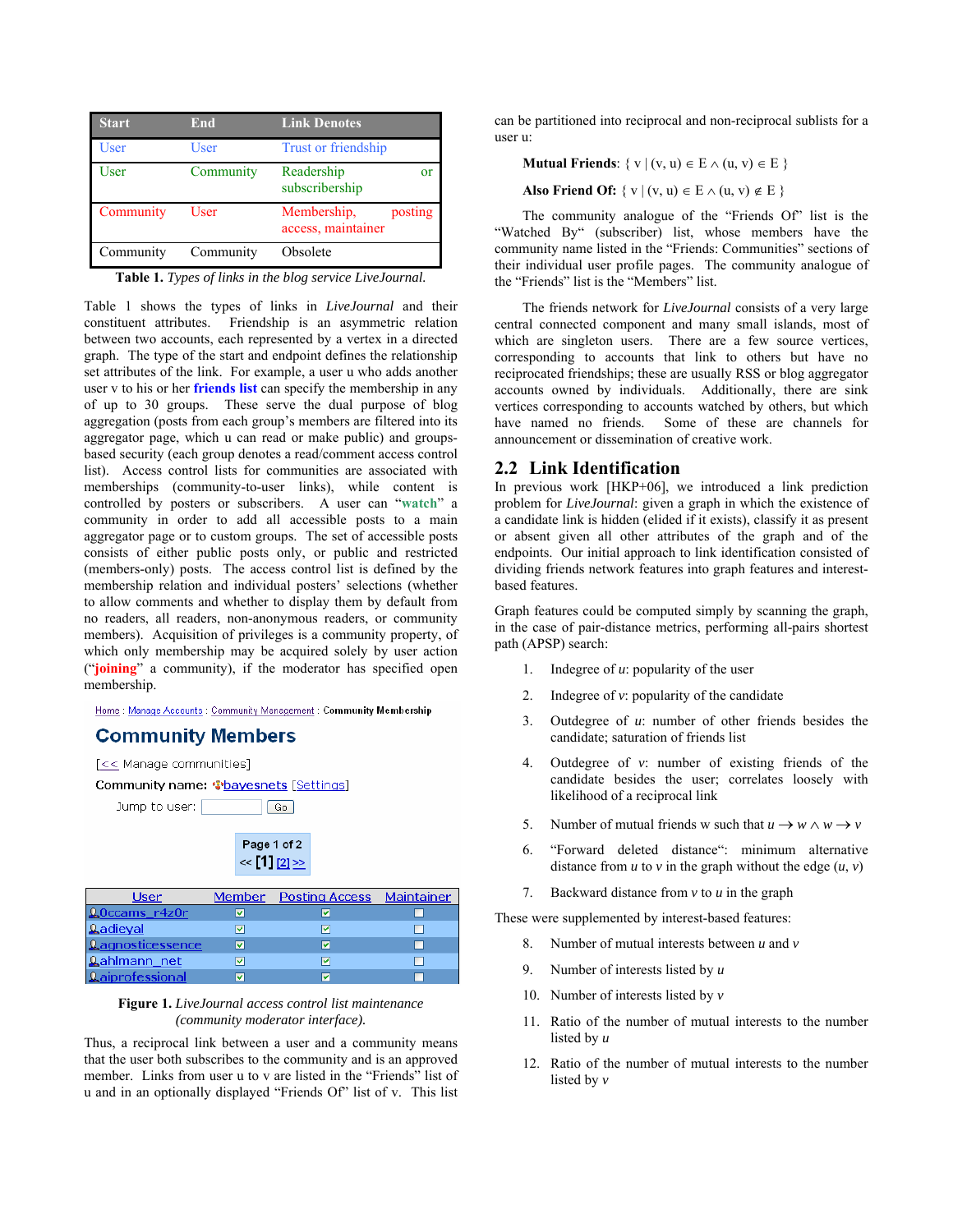## **2.3 Efficient feature analysis**

The degree attributes can be enumerated in time linear in the number of users, as can the mutual friends count for each pair of users.

Forward deleted distance measures the distance from *u* to *v* by alternate routes, after the edge  $(u, v)$  is elided. The prediction task is thus to reconstruct the incomplete graph resulting from this erasure, to determine whether a particular link (*u*, *v*) existed. Forward deleted distance can be precomputed exhaustively for the entire graph in  $\Theta(|E|(|V| + |E|)) = \Theta(|E|^2)$  time by erasing each edge in *E* and re-running a breadth-first search from the start vertex. If a candidate edge is not stored in the resulting cache, its deleted distance is that found by BFS on the original graph, in  $\Theta(|V| + |E|)$  time. In a graph  $(V, E)$ , backward distance requires  $\Theta(|V| + |E|)$  using BFS for a particular candidate edge. Since the expected size of the edge set is  $E[|E|] = k|V|$ , about  $k = 20$  on average across *LiveJournal*, the bottleneck computation is that of forward deleted distance:  $\Theta(|E|2) = \Theta(k^2|V|^2)$ , or  $\Theta(|V|^2)$  with a large constant.

Using a straightforward string pair enumeration and comparison algorithm, the mutual interest counts are stored in matrix of |V|2 elements, each requiring constant time to check (given a maximum of 150 interests).previous work [HKP+06], we introduced a link prediction problem for LiveJournal: given a graph in which the existence of a candidate link is hidden (elided if it exists), classify it as present or absent given all other attributes of the graph and of the endpoints. Our initial approach to link identification consisted of dividing friends network features into graph features and interest-based features.

## **2.4 Methodologies for link mining**

Getoor and Diehl [GD05] recently surveyed techniques for link mining, focusing on statistical relational learning approaches and emphasizing graphical models representations of link structure. Ketkar et al. [KHC05] compare data mining techniques over graph-based representations of links to first-order and relational representations and learning techniques that are based upon inductive logic programming (ILP).

Sarkar and Moore [SM05] extend the analysis of social networks into the temporal dimension by modeling change in link structure across discrete time steps, using latent space models and multidimensional scaling. One of the challenges in collecting time series data from *LiveJournal* is the slow rate of data acquisition, just as spatial annotation data (such as that found in LJ maps and the "plot your friends on a map meme) is relatively incomplete.

## **2.5 Other applications using graph mining**

Popescul and Ungar [PU03] learn a kind of entity-relational model from data in order to predict links. Hill [Hi03] and Bhattacharya and Getoor [BG04] similarly use statistical relational learning from data in order to resolve identity uncertainty, particularly coreferences and other redundancies (also called deduplication). Resig *et al.* [RDHT04] use a large (200000-user) crawl of *LiveJournal* to annotate a social network of instant messaging users, and explore the approach of predicting online times as a function of friends graph degree.

There have been numerous recent applications of social network mining based on the text and headers of e-mail. One notable research project by McCallum *et al.* [MCW05] uses the Enron email corpus and infers roles and topic categories based on link analysis A primary goal of this work is to extend the graph mining approach beyond link **prediction** and **recommendation**  towards link **explanation** and **annotation**.

It may be much more useful to explain why a group of friends in a blog service created accounts *en masse* or added one another as friends than to recommend relationship sets that are already extant or structured according to a preexistent social group. For example, high school classmates often create accounts and encourage their peers to join the same service. In a few cases, this is encouraged or facilitated by a teacher, for a class project. Solving the problem of link prediction is not particularly useful in this case, because the user decisions have already been made or strongly constrained; however, it may be very useful to link other classmates **not** working on the same project to the same relationship set (perhaps they were encouraged to join the blog service by students who continued to use it after the class project).

Large groups such as web comic subscriberships, community comembers, etc. are also somewhat identifiable, and relating members of a blog service to one another through relationship sets is a typical entity-relational data modeling operation that can be made more robust and efficient through graph feature extraction.

# **3. Experiment Design**

## **3.1** *LJCrawler v2*

To acquire the graph structure and attributes describe in the previous section, we developed an HTTP-based spider called *LJCrawler* to harvest user information from *LiveJournal* A multithreaded version of this program, which retrieves BML data published by Denga (the owners of *LiveJournal*), collects an average of up to 15 records per second, traversing the social network depth-first and archiving the results in a master index file. Because *LiveJournal*'s functionality for looking up users by user number is only available to administrators, we decided to compile a list of seeds for a disjoint-set representation of the disconnected social network. For purposes of this experiment, however, starting from just one seed (the first author's *LiveJournal* ID) and restricting the crawl to one connected component was sufficient.

Using *LJCrawler*, we compiled an adjacency list and the following ground features for each user:

- Account type (user, community)
- Interest list
- School list
- Communities watched list
- Community membership list
- Friends of list
- Friends list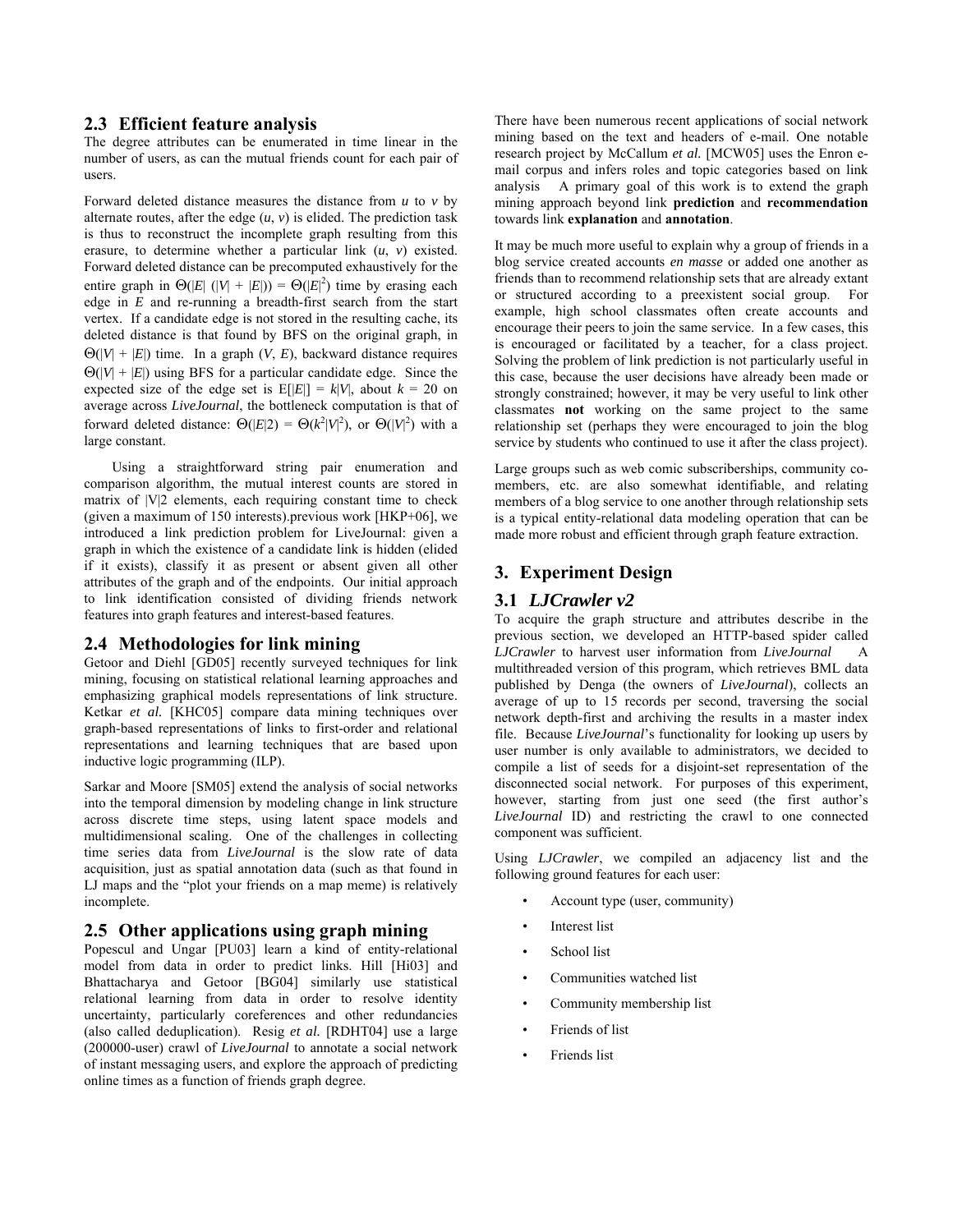## **3.2 Feature Analyzers**

We define a single example to be a candidate edge  $(u, v)$  in the underlying directed graph of the social network, along with a set of descriptive features calculated from the annotated graph recorded by *LJCrawler*:

**Other features:** Additional planned features for continuing experiments include dates (update frequencies when taken differentially), user options such as maximum friends count, and content descriptors of *LiveJournal* entries and comments (average post length, word frequency, etc.).

# **3.3 Graph Search Algorithms for Computing Features**

Computing the minimum forward and backward distances can be done more efficiently by using breadth-first search. Currently, a Java implementation of this algorithm requires under one minute on a 2GHz AMD Opteron system to process a 2000-node graph. However, enumerating all possible candidate pairs within a neighborhood of 2 nodes (1.6 million pairs for 4000 nodes) requires several hours on the same system.

We note that the amortized cost of running BFS to precompute all-pairs shortest paths (APSP) with the actual edge deleted (which is necessary to avoid knowing the prediction target in link predicton) is  $\Theta(|E|(|V| + |E|))$ . This is prohibitively large even for our "mid-sized" subgraphs of 10-50K nodes; when |*V*| is about 11 million, |*E*| is a little over 200 million, enumerating APSP is completely infeasible. However, we do not typically consider all of *E*, so the bottleneck is typically the first step plus a constant number of calls to BFS, requiring running time in  $\Theta(k)$  $(|V| + |E|)$ .

## **3.4 Generating Candidates**

We considered several alternative ways to generate candidate edges  $(u, v)$ :

The first technique is likely to be unscalable, as the number of candidates is  $|V|^2$ . The second requires having a representatively large sample of the full *LiveJournal* social network, in order to fit the distribution parameters accurately. The third was the most straightforward to implement. Two calls to the all pairs shortest path algorithm provided cost matrix, and one pass at each radius up to a maximum of 10 yielded the data shown in Table 2. To simplify the initial experiments, we defined the classification problem to be classification of  $d(u, v)$  as 1 or 2.

This task is actually useful for social network recommender systems because discrimination of a direct friend from a "friend of a friend" (FOAF) is functionally similar to recommending FOAFs to link to directly. There are more detailed classification targets, such as placement, promotion, and demotion of linked friends within strata of trust (setting, increasing, and decreasing the security level), but choosing a user's friends to begin with is the more fundamental decision.

Table 2 and Table 3 report the distribution of inter-vertex distances in the friends network for two subnetworks induced by limiting the maximum number of nodes.

| Distance d   | <b>Frequency</b><br>$= d$ | <b>Cumulative</b><br>$(\leq d)$ |
|--------------|---------------------------|---------------------------------|
| 1            | 6204                      | 6204                            |
| $\mathbf{2}$ | 107307                    | 113511                          |
| 3            | 69896                     | 183407                          |
| 4            | 59926                     | 243333                          |
| 5            | 3400                      | 246733                          |
| 6            | 255                       | 246988                          |
|              | 16                        | 247004                          |
| 8            |                           | 247005                          |
| 9            |                           |                                 |
| 10           |                           |                                 |
| $\infty$     | 9731                      | 256735                          |

**Table 2.** *Number of candidate edges for the 1000-node LiveJournal graph.*

| Distance d   | <b>Frequency</b><br>$= d$ | <b>Cumulative</b><br>$(\leq d)$ |
|--------------|---------------------------|---------------------------------|
|              | 19410                     | 19410                           |
| $\mathbf{2}$ | 370568                    | 389978                          |
| 3            | 403075                    | 793053                          |
| 4            | 520373                    | 1313426                         |
| 5            | 123747                    | 1437173                         |
| 6            | 18453                     | 1455626                         |
|              | 2657                      | 1458283                         |
| 8            | 339                       | 1458622                         |
| 9            | 29                        | 1458651                         |
| 10           | 0                         | 1458651                         |
| $\infty$     | 174534                    | 1633185                         |

**Table 3.** *Number of candidate edges for the 4000-node LiveJournal graph.*

## **4. Results**

## **4.1 Preliminary experiment: 941-node version**

In a preliminary experiment, we constructed a 941-node subgraph, defining the concept *IsFriendOf* and trained three types of inducers with:

- 1. all attributes
- 2. all graph attributes excluding the forward and backward distances
- 3. the backward distances alone
- 4. the backward and forward distances alone
- 5. interest-related attributes alone.

Table 4 and Table 5 show the results for three inducers: the *J48* decision tree inducer, Holte's *1R* inducer (a single-rule classifier based on a single attribute) [Ho93], and the Logistic regression inducer. All accuracy measures were collected over 10-fold cross-validated runs. The J48 output wth all features achieves a significant boost over the next highest (distance only).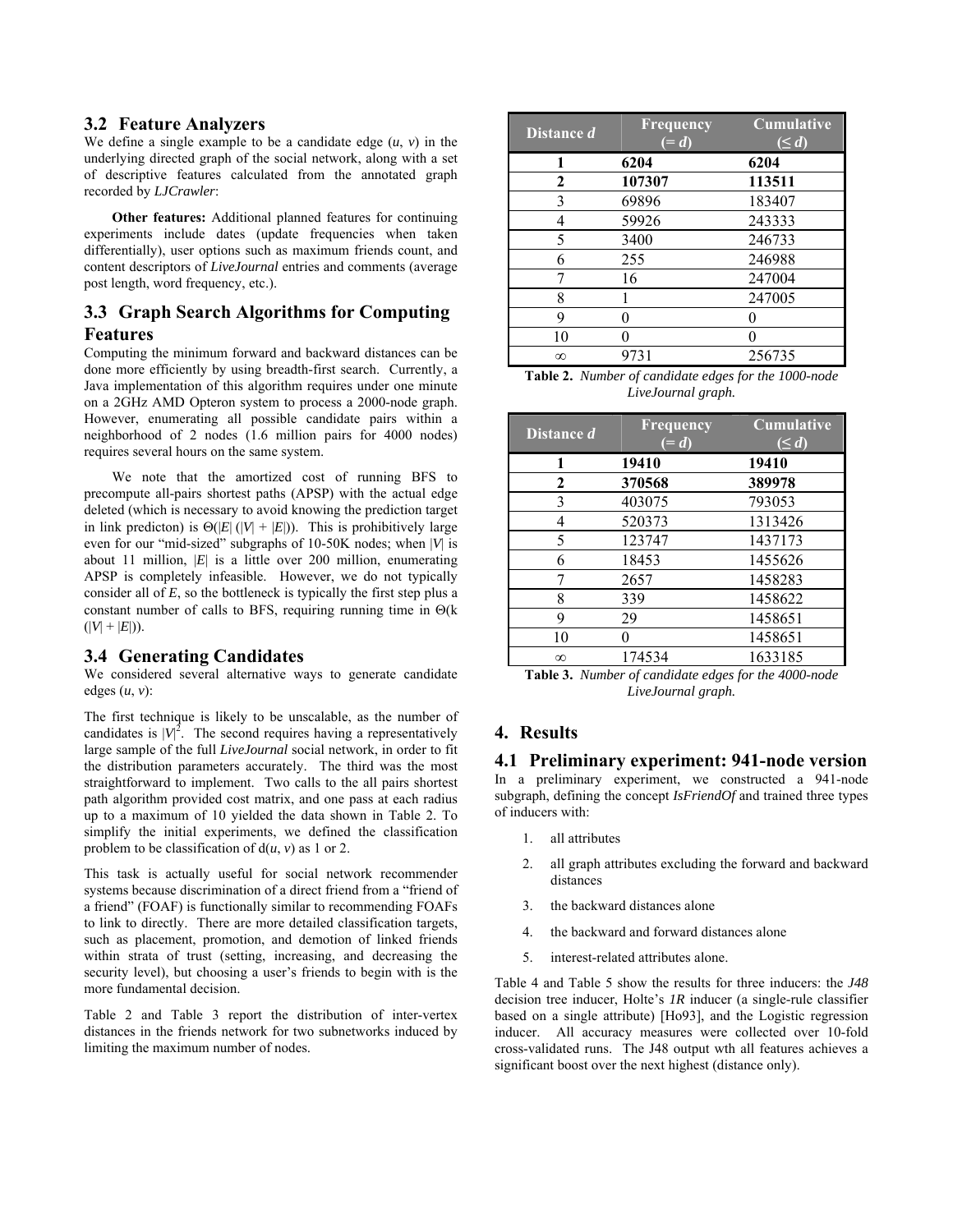| <b>Inducer</b> | $\mathbf{All}$ |      | NoDist BkDist | <b>Dist</b> | Interest |
|----------------|----------------|------|---------------|-------------|----------|
| J48            | 98.2           | 94.8 | 95.8          | 97.6        | 88.5     |
| OneR           | 95.8           | 92.0 | 95.8          | 95.8        | 88.5     |
| Logistic       | 91.6           | 90.9 | 88.3          | 88.9        | 88.4     |

**Table 4.** *Percent accuracy for predicting all classes using the 941-node graph.*

| Inducer    | <b>All</b> |      | NoDist BkDist Dist |      | 'Interest |
|------------|------------|------|--------------------|------|-----------|
| <b>J48</b> | 89.5       | 65.7 | 67 ′               | 83.0 | 5.4       |
| OneR       |            |      | 67.                | 67   | 4.5       |
| Logistic   | 38.3       | 33.3 |                    | 4.   | 4.5       |

**Table 5.** *Precision (true positives to all positives) using the 941 node graph.*

## **4.2 Experiments on restricted graphs**

We developed an application, **ljclipper**, to restrict the overall friends graph to that induced by a subset of nodes of fixed number, found using breadth-first search starting from a given seed. Using a 4000-node subgraph summarized in Table 3, we generated 1633185 candidate edges. Note that all forward distances are greater than 1: when *u* and *v* are actually connected, we erase  $(u, v)$ . In preliminary experiments, we then computed the length of the shortest alternative path. This is, however, a less scalable approach, because the asymptotic running time is dominated by the superlinear time required to compute

The complete listing of all twelve features is given in Section 2.2. The numerical types of all of the network features – both the ones describing the graph and those measuring and interests and ratios – makes data set amenable to logistic regression.

| <b>Inducer</b> | Accuracv | <b>Precision</b> | Recall |
|----------------|----------|------------------|--------|
| <b>J48</b>     | gg g     | 97               |        |
| OneR           |          | Q1               |        |

**Table 6.** *Percent accuracy, precision and recall using a 1000 node graph (10-fold CV).*

| <b>Inducer</b> | Accuracy | <b>Precision</b> | Recall |
|----------------|----------|------------------|--------|
| <b>J48</b>     | 99.8     | 95.8             |        |
| OneR           | . qq     |                  | 89.9   |

**Table 7.** *Percent accuracy, precision and recall using a 2000 node graph (10-fold CV).*

| <b>Inducer</b> | Accuracy | <b>Precision</b> | Recall |
|----------------|----------|------------------|--------|
| J48            | 99.8     | 94.1             |        |
| OneR           | 99.      |                  |        |
|                |          |                  | .      |

**Table 8.** *Percent accuracy, precision and recall using a 4000 node graph (10-fold CV).*

Table 6 through Table 8 show the accuracy, precision, and recall for the 1000, 2000, and 4000-node friends graphs. Trends of higher precision than recall, and diminishing precision and recall as the network grows larger, are observed. These trends are sustained for subsamples of size 10000 and size 100000, though precision and recall also diminish slightly with sampling.

#### **4.3 Data acquisition and larger experiments**

The crawler has been improved with several service-specific optimizations for fetching user info pages. Presently these do not use *LiveJournal*'s BML feed of user data, which is incomplete for

our purposes (that is, not all ground attributes in our initial relations are provided). At press time, this crawler processes about 20000 user records per hour and thus would require over a week to crawl *LiveJournal.*

The current bottleneck is the  $\Theta(|V|(|V| + |E|))$  step described in Section 3.3. This is the dominant term, because the constant *k*  denoting the number of candidate edges is usually much smaller than *n*, e.g., 100-1000, so that  $\Theta(k \ (|V| + |E|))$  is not only in  $\Theta(|V|)$  $+$   $|E|$ ), but actually just a few hundred times the cost of a single BFS.

## **4.4 Interpretation**

Using mutual interests alone, even with normalization based on the number of interests in  $u$  and  $v$ , results in very poor prediction accuracy using all inducers with which we experimented. Intermediate results are achieved using mutual friends count and degree (NoDist: 65.7% on predicting edges) and using forward deleted distance and backward distance (Dist: 67.7%). Using all 12 computed graph and annotation features resulted in the highest precision (All: 89.5%) and accuracy (All: 98.2%).

We note that *LiveJournal* once used a variant of normalized mutual interests to produce a list of potential friends, arranged in decreasing order of match quality. Although this was not the same type of recommender system as *LJMiner* supports, it shows that the state of the art user matching systems have a lot of room for improvement. The results indicate that features produced by *LJMiner*, used with a good inducer, can generate collaborative and structural recommendations.

# **5. Continuing Work**

**Scaling up:** Our current research focuses on scaling up to tens of thousands and eventually millions of users. Crawling over 11-12 million records is at least technically feasible, but scaling up the graph analyzers is a challenge that may best be met with heuristic search.

**Learning relational models:** A promising area of research is the recovery of relational graphical models, including class-level (membership and reference slot) uncertainty. [GFKT02] *LJMiner* has yielded a ready source of semistructured data for both structure learning and distribution learning. Another potentially useful approach is to organize users and communities into clusters using this relational model. We have developed schemas for blog posts (entries, threads, comments) and for users and dynamic groups of users. This is related to previous preliminary work on relational data mining for personalization of web portals, especially computational grid portals. [HBJ03]. Much of the relational metadata in the bioinformatics domain comes from description languages for workflows and workflow components [Hs04]. The next step in our experimental plan is to use schemas such as our detailed ones for blog sevice users and bioinformatics information and computational grid users [Hs05] to learn a richer predictive model. Finally, modeling relational data as it persists or changes across time is an important challenge.